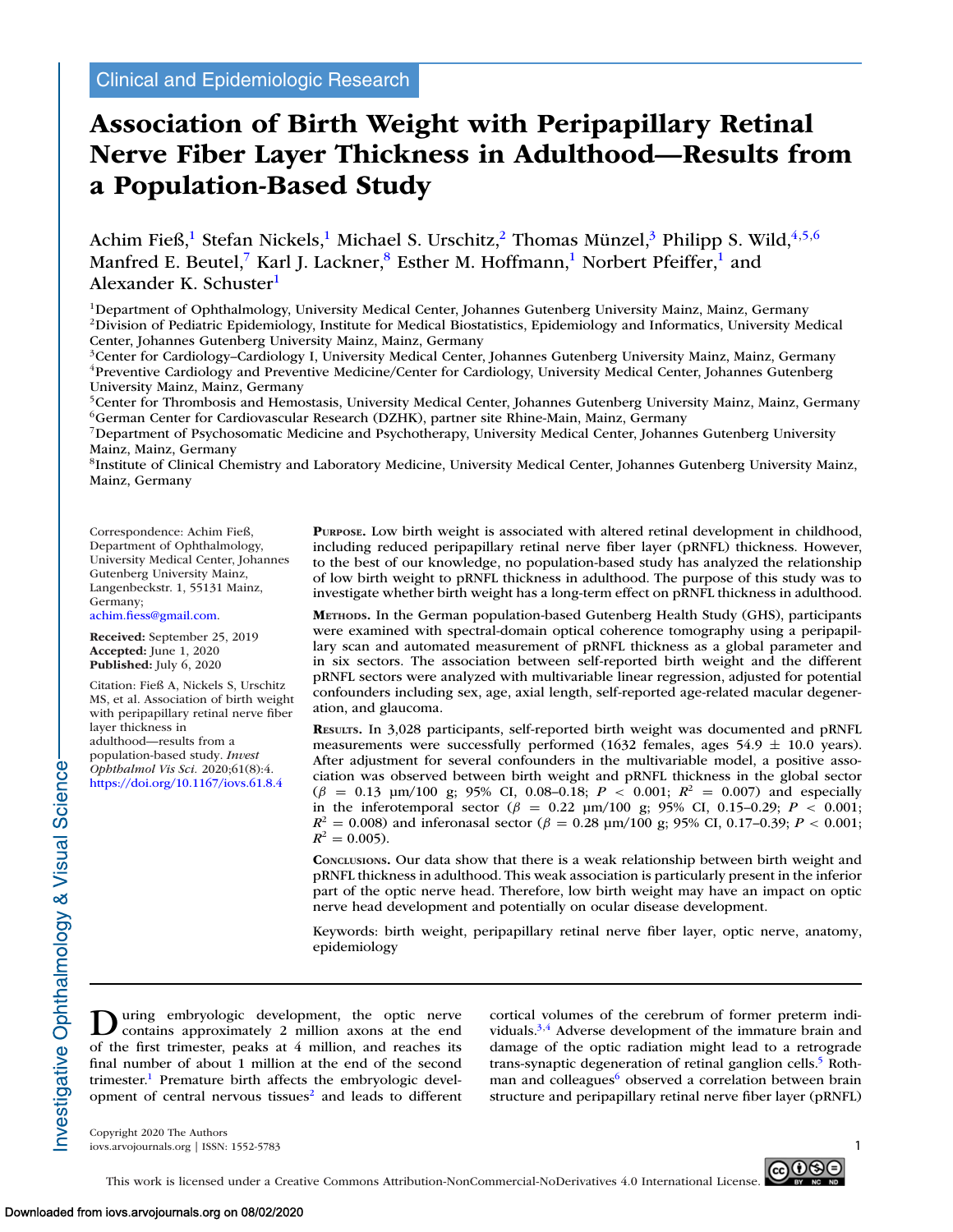thinning in preterm infants (gestational age < 32 weeks). Scarce population-based data exist regarding the association of low birth weight and pRNFL in childhood,<sup>7</sup> whereas to our knowledge no population-based data exist for this relationship in adulthood.

Worldwide, every seventh child is born with low birth weight  $\left( \langle 2500 \rangle \right)$  accounting for about 20.5 million lowbirth-weight newborns every year.<sup>8</sup> Because the number of low-birth-weight newborns is increasing, $\frac{8}{3}$  understanding potential long-term effects becomes more important.

Low birth weight is a proxy measure of prenatal growth restriction, preterm birth, and disorders of ocular growth development in childhood, including reduced peripapillary retinal nerve fiber layer thickness. The retinal nerve fiber layer of the optic nerve head is part of the central nervous system and can be non-invasively measured with spectral-domain optical coherence tomography (SD-OCT). Perinatal factors associated with reduced pRNFL thickness in childhood include low birth weight, $9-11$  $9-11$  low gestational age at birth, $10,12$  $10,12$  and retinopathy of prematurity (ROP).<sup>13</sup> In a recent report, we demonstrated that low birth weight and low gestational age are related to a thinner pRNFL, and postnatal ROP occurrence is linked to an isolated pRNFL increase of the temporal sector in children 4 to 10 years of age. In addition, we found an association between thinner pRNFL and reduced visual acuity[.10](#page-6-0) In the population-based Copenhagen Child Cohort 2000 Eye Study, thinner pRNFL thickness was found in former low-birth-weight infants  $\left($  <2500 g; 11 to 12 years of age at the time of the study) compared to former normal birth weight infants ( $\geq$ 2500 g).<sup>7</sup>

Thinner pRNFL is associated with various optic neuropathies, particularly glaucoma, which is one of the main eye diseases causing visual impairment and blindness in Western countries.<sup>14</sup> Therefore, gaining knowledge about the factors affecting the pRNFL is of importance and may contribute to a better understanding of potential risk factors for glaucoma.

This study analyzed the association of birth weight with pRNFL thickness in adults 40 to 80 years of age. We hypothesized that low birth weight is associated with a thinner pRNFL in adulthood.

# **MATERIALS AND METHODS**

# **Study Population**

The interdisciplinary Gutenberg Health Study (GHS) is a prospective, population-based, observational, single-center cohort study conducted in the Rhine-Main region of Western Germany (Rhineland-Palatinate).<sup>15</sup> Recruitment of the GHS sample was performed between 2007 and 2012 for baseline examination of participants between 35 and 74 years of age. The sample was randomly drawn from local governmental registry offices, where every resident is mandatorily registered and stratified by sex, residence (urban or rural), and decades of age. Every selected resident was invited by mail with follow-up by telephone. The recruitment efficacy was 55.5%.

The present analysis includes subjects of the 5-year follow-up examination who underwent SD-OCT examination between 2012 and 2017. Overall, 12,423 GHS participants (82.8% of all participants) had a 5-year follow-up examination. These participants had a medical history interview, in addition to a detailed ophthalmological examina-

tion, including measurements of peripapillary retinal thickness measurement with SD-OCT.

Written informed consent was obtained from all study participants prior to study participation, and the GHS complied with good clinical practices, good epidemiological practices, and the tenets of the Declaration of Helsinki. The study protocol and study documents were approved by the local ethics committee of the Medical Chamber of Rhineland-Palatinate, Germany (reference no. 837.020.07).

#### **Birth Weight**

In this cross-sectional analysis, only subjects with available self-reported birth weights were included. Further inclusion criteria were measurement of objective refraction, corneal curvature, and the pRNFL in at least one eye. The exclusion criterion was a history of ocular injury. The participants were asked to review their records or family albums for documented birth weights; based on this information, they were divided into the following birth weight groups: group 1, low birth weight (<2500 g); group 2, normal birth weight (2500–4000 g); and group 3, high birth weight (>4000 g), as reported earlier.<sup>16-19</sup> Additionally, participants with birth weights below 1000 g and above 6000 g were excluded, as these self-reported data were suspected to be unreliable.

#### **Ophthalmologic Examination**

In brief, the ophthalmological examination included measurement of visual acuity and refraction with a Humphrey HARK 599 Autorefractor Keratometer (Carl Zeiss Meditec, Jena, Germany); intraocular pressure measurement with a NT-2000 non-contact tonometer (Nidek, Tokyo, Japan); biometry using a Lenstar LS900 optical biometer (Haag-Streit, Bern, Switzerland); and non-mydriatic fundus photography and imaging of the optic nerve head using the Spectralis SD-OCT system (Heidelberg Engineering, Heidelberg, Germany). $20$  The spherical equivalent was calculated by adding the spherical correction value to half the cylinder value.

Ocular biometry was performed with the Lenstar 900 optical biometer, as described earlier. $18$  Furthermore, age-related macular degeneration (AMD) was surveyed. Glaucoma was defined according to the definition proposed by Foster et al.,<sup>21</sup> the International Society of Geographical and Epidemiological Ophthalmology (ISGEO) definition, with a few adjustments with regard to visual field testing (using frequency doubling technology perimetry), as described before. $22$  In brief, the vertical cup-to-disc ratio (vCDR) was determined in each eye, and individual cutoff values with respect to optic disc size were computed. Eyes with a vCDR  $\geq$  97.5th percentile (of a normal population without visual field defect) with a visual field defect, eyes with a vCDR above the 99.5th percentile, or eyes with a rim width  $\leq 0.1$  were defined as glaucoma, if there was no other explanation for these measurements investigated by two masked glaucoma specialists.

#### **Optical Coherence Tomography**

With SD-OCT, a non-invasive and non-contact device uses light reflection of the various retinal tissues to generate cross-sectional two- and three-dimensional images of the retina. For the present study, a circular peripapillary scan of 12° diameter centered on the optic disc with eye tracking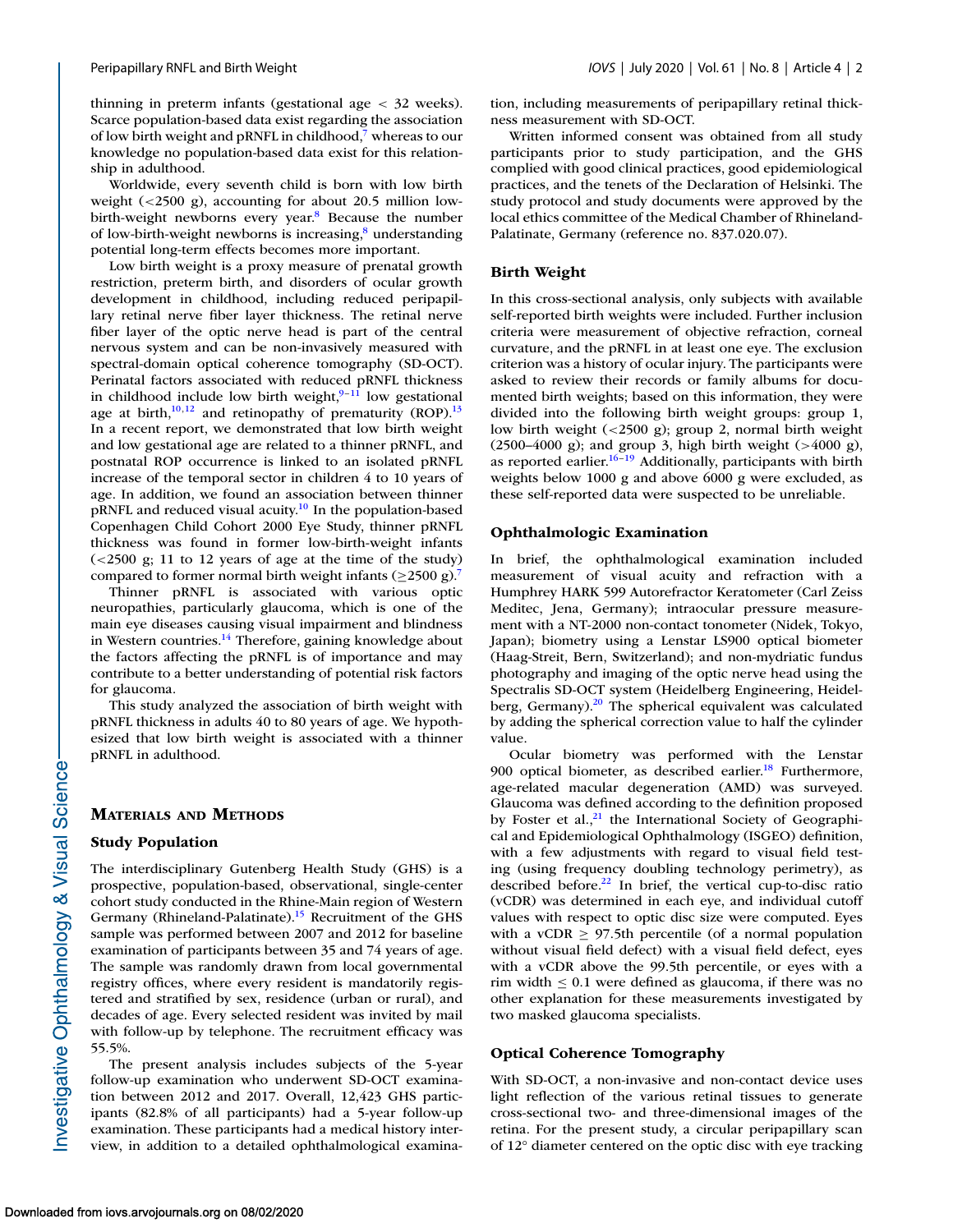was conducted with a standard 7.7-mm corneal curvature and ametropia of 0 diopter (dpt). Heidelberg Eye Explorer (HEYEX) software was used for automatic segmentation of pRNFL thickness. Software algorithms calculated global and sectorial pRNFL thickness (global, superonasal, nasal, inferonasal, inferotemporal, temporal, superotemporal) from the data provided by the circle scans. We adjusted the pRNFL measures for ocular magnification by incorporating corneal curvature and spherical equivalent, the same parameters used in the HEYEX software for adjustment of ocular magnification (personal communication with Heidelberg Engineering).

All SD-OCTs were performed in non-mydriatic eyes. Also, all scans were checked by an experienced investigator and were excluded in case of decentralization or layer segmentation errors. In addition, scan quality was checked and only high-quality images with ideal centration and a high signal strength of >15 dB (ranging from 0 for no signal to 40 for an excellent signal) were selected for this study.

# **Covariates**

The following parameters were included in the multivariable model because they were considered to be associated with the pRNFL based on the medical literature<sup>23–25</sup> and were judged as being potentially associated with birth weight: (1) age, (2) sex, (3) axial length, (4) age-related macular degeneration, and (5) glaucoma (ISGEO definition).

#### **Statistical Analysis**

The main outcome measures were pRNFL thickness in the global sector and in the six subsectors (superonasal, nasal, inferonasal, inferotemporal, temporal, and superotemporal). A comparison of characteristics of participants with available self-reported birth weights versus participants without selfreport birth weights was conducted. The distribution of low, normal, and high birth weights in our cohort was compared to reported birth weight data in the medical literature and to data of the German Federal Statistical Office, as reported earlier.<sup>16,26</sup> Descriptive statistics were computed for the main outcome measures. Absolute and relative frequencies were calculated for dichotomous parameters. The mean and standard deviation were calculated for approximately normally distributed data; otherwise, the median and interquartile range were used.

Both eyes of an individual were included into our analyses, if sufficient peripapillary OCT imaging was available, and linear regression models with general estimating equations were used to assess associations and to account for correlations between both eyes of an individual. In model 1, the main outcome measures were related to birth weight as independent variable; in model 2, the associations were adjusted for age, sex, axial length, age-related macular degeneration, and glaucoma (ISGEO definition). Furthermore, a sensitivity analysis was carried out including only subjects with an axial length between 23.00 mm (25th percentile) and 24.4 mm (75th percentile). To investigate the disproportion of subjects between the three birth weight groups, we performed a subanalysis with equal proportions of subjects in each birth weight group. Another sensitivity analysis was performed on all participants with self-reported birth weights, including those reporting birth weights  $<$  1000 g and  $>$  6000 g, as well.

All models were computed in a first step that included birth weight as a continuous variable and in a second step that included birth weight as a categorical variable (birth weight < 2500 g, birth weight 2500–4000 g, and birth weight  $> 4000 \text{ g}$ .

The data were analyzed with R version  $3.5.2<sup>27</sup>$  This was an explorative study, and no adjustment for multiple testing was carried out.

# **RESULTS**

#### **Participant Characteristics**

Of the 15,010 participants at baseline, 12,423 were examined at the 5-year follow-up. Of these, 6140 had successful SD-OCT measurements of at least one eye. Missing measurements were attributed to organizational issues. Of these, in turn, 3679 had documented self-reported birth weight data. Eighteen participants were excluded due to implausible birth weight data ( $>6000$  g or  $<1000$  g), and 633 participants were excluded due to missing data on corneal curvature or spherical equivalent measurement or due to medical history of eye injury.

The participants' characteristics are presented in [Table 1.](#page-3-0) Participants mean age was  $54.9 \pm 10.0$  years, and  $53.9\%$  (*n*  $= 1632$ ) were female. Birth weight below 2500 g (group 1) was reported by 173 participants, birth weight between 2500 g and 4000 g (group 2) was reported by 2499 participants, and a birth weight above 4000 g (group 3) was reported by 356 participants [\(Table 1\)](#page-3-0). Descriptive data on global pRNFL and for each sector are presented in [Table 2.](#page-3-0) The low-birthweight group showed the lowest pRNFL measures in the various sectors compared to the normal-weight and highbirth-weight groups.

#### **Item Non-Responder Analysis**

Out of the 12,423 participants who attended the follow-up examination, 9,395 did not provide birth weight data, had no pRNFL measurement, or did not meet the inclusion criteria. Participants with available information were younger and more likely to be female compared to participants with missing information. In addition, they were less likely to have hypertension and diabetes and their ocular parameters were similar. In particular, global pRNFL thickness was similar between participants with and without birth weight information. Participants without OCT data were slightly younger and had similar birth weights.

#### **Birth Weight as Continuous Variable**

Global pRNFL was thinner in adults with low birth weight in unadjusted analyses (model 1:  $\beta = 0.12 \text{ µm}/100 \text{ g}$ ; 95% CI, 0.07–0.17;  $P < 0.001$ ) and in adjusted analyses after consideration of age, sex, axial length, age-related macular degeneration, and glaucoma (model 2:  $\beta = 0.13$  μm/100 g; 95% CI, 0.08–0.18; *P* < 0.001). Furthermore, low birth weight was associated with thinner pRNFL in the inferotemporal sector (model 2:  $\beta = 0.22$  μm/100 g; 95% CI, 0.15–0.29; *P*  $< 0.001$ ) and inferonasal sector (model 2:  $\beta = 0.28$  μm/100 g; 95% CI, 0.17–0.39; *P* < 0.001). The superotemporal sector (model 2:  $\beta = 0.09 \text{ µm}/100 \text{ g}; 95\% \text{ CI}, 0.01-0.19; P = 0.024$ ), the superonasal sector (model 2:  $\beta = 0.15$  μm/100 g; 95% CI, 0.05–0.25;  $P = 0.004$ ), and the nasal sector (model 2:  $\beta$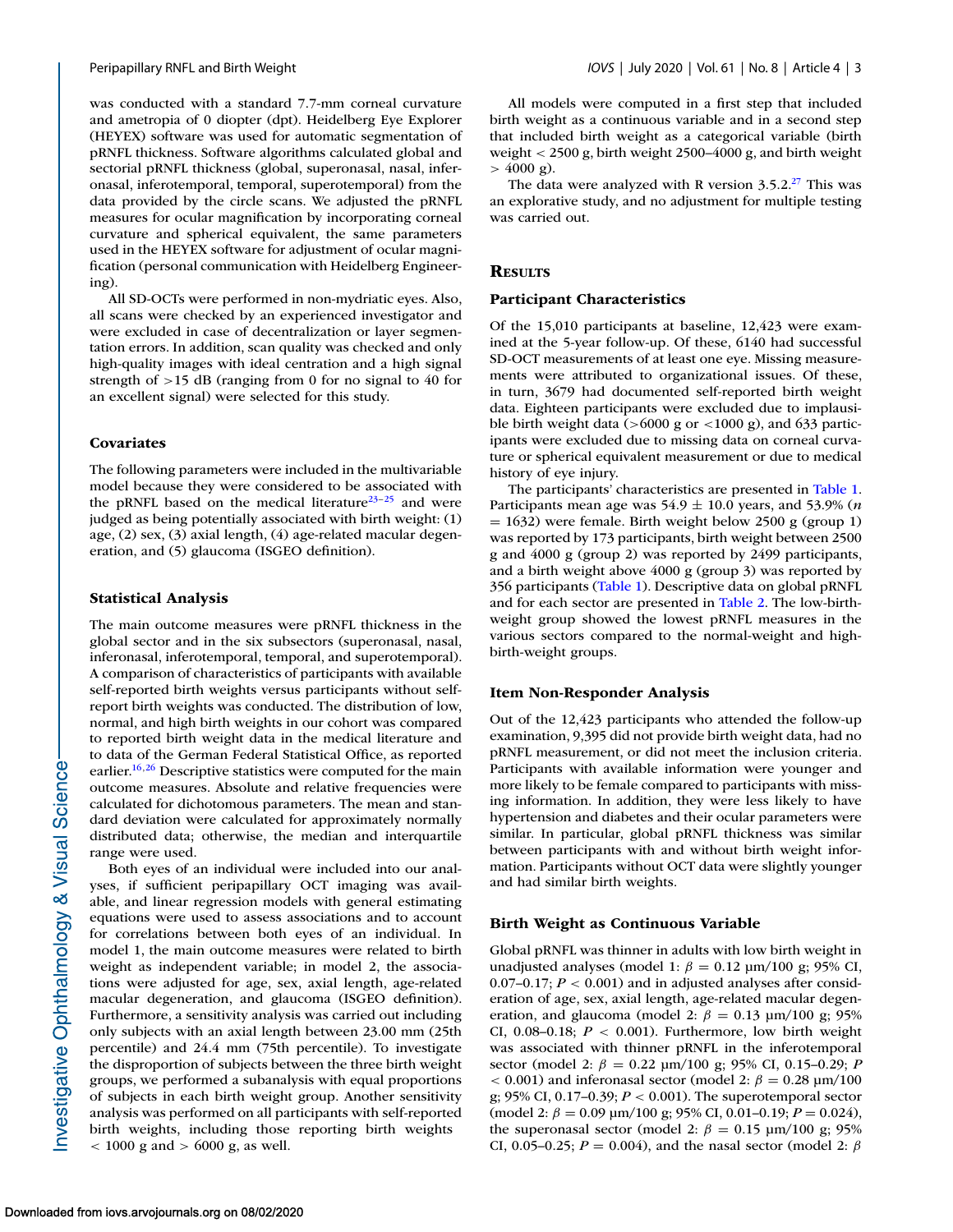#### <span id="page-3-0"></span>**TABLE 1.** Characteristics of the Study Sample ( $N = 3028$ )

|                                                              | <b>Birth Weight</b>     |                         |                         |  |  |
|--------------------------------------------------------------|-------------------------|-------------------------|-------------------------|--|--|
| Variable                                                     | $<$ 2500 g              | 2500-4000 g             | >4000 g                 |  |  |
| Participants, n                                              | 173                     | 2499                    | 356                     |  |  |
| Female, $n$ $(\%)$                                           | 115 (66.5%)             | 1389 (55.6%)            | 128 (36.0%)             |  |  |
| Age (y), mean $\pm$ SD                                       | $56.1 \pm 11.0$         | $54.6 \pm 9.9$          | $56.1 \pm 9.7$          |  |  |
| Birth weight (g), mean $\pm$ SD                              | $2042 \pm 356$          | $3343 \pm 396$          | $4495 \pm 438$          |  |  |
| Body mass index (kg/m <sup>2</sup> ), mean $\pm$ SD          | $27.1 \pm 5.3$          | $26.9 \pm 5.0$          | $28.2 \pm 4.89$         |  |  |
| Presence of arterial hypertension, $n$ (%)                   | 79 (45.7)               | 1042(41.7)              | 170(47.8)               |  |  |
| logMAR OD, median (25%, 75% percentiles)                     | 0.1(0.0, 0.2)           | 0.1(0.0, 0.1)           | 0.1(0.0, 0.2)           |  |  |
| logMAR OS, median (25%, 75% percentiles)                     | 0.1(0.0, 0.2)           | 0.1(0.0, 0.1)           | 0.1(0.0, 0.2)           |  |  |
| IOP OD (mm Hg), mean $\pm$ SD                                | $14.8 \pm 3.1$          | $14.6 \pm 2.9$          | $15.1 \pm 2.9$          |  |  |
| IOP OS (mm Hg), mean $\pm$ SD                                | $15.0 \pm 3.1$          | $14.7 \pm 2.8$          | $15.2 \pm 3.0$          |  |  |
| Spherical equivalent OD (dpt), median (25%, 75% percentiles) | $-0.38(-1.88, 0.75)$    | $-0.25$ $(-1.38, 0.50)$ | $-0.12$ $(-1.25, 0.88)$ |  |  |
| Spherical equivalent OS (dpt), median (25%, 75% percentiles) | $-0.25$ $(-1.75, 0.75)$ | $-0.25$ $(-1.38, 0.62)$ | $-0.12$ $(-1.12, 0.75)$ |  |  |
| Axial length OD (mm), mean $\pm$ SD                          | $23.6 \pm 1.3$          | $23.8 \pm 1.2$          | $23.9 \pm 1.2$          |  |  |
| Axial length OS (mm), mean $\pm$ SD                          | $23.5 \pm 1.2$          | $23.7 \pm 1.2$          | $23.9 \pm 1.2$          |  |  |
| Corneal radius OD (mm), mean $\pm$ SD                        | $7.68 \pm 0.25$         | $7.77 \pm 0.28$         | $7.86 \pm 0.26$         |  |  |
| Corneal radius OS (mm), mean $\pm$ SD                        | $7.68 \pm 0.26$         | $7.77 \pm 0.28$         | $7.85 \pm 0.27$         |  |  |
| Eye disease present                                          |                         |                         |                         |  |  |
| AMD, $n$ $(\%)$                                              | 5(2.9)                  | 31(1.2)                 | 4(1.1)                  |  |  |
| Glaucoma, $n$ $(\%)$                                         | 3(1.9)                  | 20(0.9)                 | 1(0.3)                  |  |  |

Data are from the population-based Gutenberg Health Study (2012–2017). IOP, intraocular pressure.

|  | TABLE 2. Measurements of pRNFL Thickness by Birth Weight Groups |  |  |  |  |  |
|--|-----------------------------------------------------------------|--|--|--|--|--|
|--|-----------------------------------------------------------------|--|--|--|--|--|

|                | pRNFL Thickness ( $\mu$ m), Mean $\pm$ SD |                                       |                                     |  |  |  |
|----------------|-------------------------------------------|---------------------------------------|-------------------------------------|--|--|--|
| <b>pRNFL</b>   | Birth Weight < 2500 g $(n = 173)$         | Birth Weight 2500–4000 g $(n = 2499)$ | Birth Weight > 4000 g ( $n = 356$ ) |  |  |  |
| Right eye      |                                           |                                       |                                     |  |  |  |
| Global         | $95.9 \pm 9.7$                            | $97.8 \pm 9.7$                        | $98.3 \pm 9.4$                      |  |  |  |
| Superotemporal | $133.4 \pm 17.7$                          | $135.9 \pm 18.3$                      | $136.3 \pm 17.9$                    |  |  |  |
| Temporal       | $70.6 \pm 11.3$                           | $72.6 \pm 13.6$                       | $71.4 \pm 13.4$                     |  |  |  |
| Inferotemporal | $142.5 \pm 19.5$                          | $146.3 \pm 20.0$                      | $144.9 \pm 20.7$                    |  |  |  |
| Inferonasal    | $109.7 \pm 24.3$                          | $110.9 \pm 23.8$                      | $112.8 \pm 24.2$                    |  |  |  |
| Nasal          | $71.0 \pm 13.9$                           | $73.1 \pm 14.6$                       | $74.5 \pm 14.7$                     |  |  |  |
| Superonasal    | $98.3 \pm 21.6$                           | $97.8 \pm 19.1$                       | $99.8 \pm 19.6$                     |  |  |  |
| Left eye       |                                           |                                       |                                     |  |  |  |
| Global         | $94.4 \pm 10.7$                           | $97.7 \pm 9.4$                        | $98.7 \pm 10.0$                     |  |  |  |
| Superotemporal | $133.2 \pm 19.0$                          | $134.7 \pm 18.5$                      | $134.3 \pm 18.1$                    |  |  |  |
| Temporal       | $67.7 \pm 12.1$                           | $68.8 \pm 12.7$                       | $67.5 \pm 12.1$                     |  |  |  |
| Inferotemporal | $138.5 \pm 19.9$                          | $144.4 \pm 20.7$                      | $143.7 \pm 20.7$                    |  |  |  |
| Inferonasal    | $107.1 \pm 26.2$                          | $112.3 \pm 23.5$                      | $116.2 \pm 25.0$                    |  |  |  |
| Nasal          | $67.2 \pm 16.1$                           | $71.8 \pm 14.5$                       | $74.2 \pm 14.6$                     |  |  |  |
| Superonasal    | $106.0 \pm 21.2$                          | $108.2 \pm 20.5$                      | $111.9 \pm 22.1$                    |  |  |  |

Data are from the population-based Gutenberg Health Study (2012–2017).

= 0.18 μm/100 g; 95% CI, 0.00–0.35; *P* = 0.048) revealed a weaker association, and the other sectors showed no association in the adjusted model [\(Table 3\)](#page-4-0). Scatterplots of birth weight with pRNFL thickness of the global sector, nasal inferior sector, and temporal inferior sector are displayed in the [Figure.](#page-5-0) Pearson's correlation coefficients of global and sectoral pRNFL with birth weight as the continuous variable for the right and left eye are presented in the Supplementary Table.

# **Birth Weight Categorized into Low, Normal, and High Birth Weight**

When analyzing birth weights categorized as low, normal, or high, the global pRNFL thickness was smaller in the lowbirth-weight group compared to the normal-birth-weight group in the adjusted analysis (model 2:  $\beta = -2.20$  μm; 95% CI, –3.47 to –0.92; *P* < 0.001), whereas the pRNFL was thicker in the high-birth-weight group compared to the normal-birth-weight group (model 2:  $β = 1.06$  μm; 95% CI, 0.21-1.91;  $P = 0.015$ ) [\(Table 4\)](#page-4-0).

In adjusted analyses, the low-birth-weight group showed a thinner pRNFL in the inferotemporal sector ( $\beta$  = -3.44  $\mu$ m; 95% CI, -5.26 to -1.61; *P* < 0.001), but the other sectors showed no association.

Among the high-birth-weight participants, a thicker pRNFL was observed in the inferotemporal (model 2:  $\beta$  = 2.43 μm; 95% CI, 1.13–3.72; *P* < 0.001), inferonasal (model 2:  $\beta = 3.98$  μm; 95% CI, 1.85–6.11;  $P < 0.001$ ), and superonasal (model 2:  $\beta = 2.73$  μm; 95% CI, 0.80–4.66;  $P = 0.006$ ) sectors compared to normal-birth-weight subjects. No relationship was observed in the other sectors.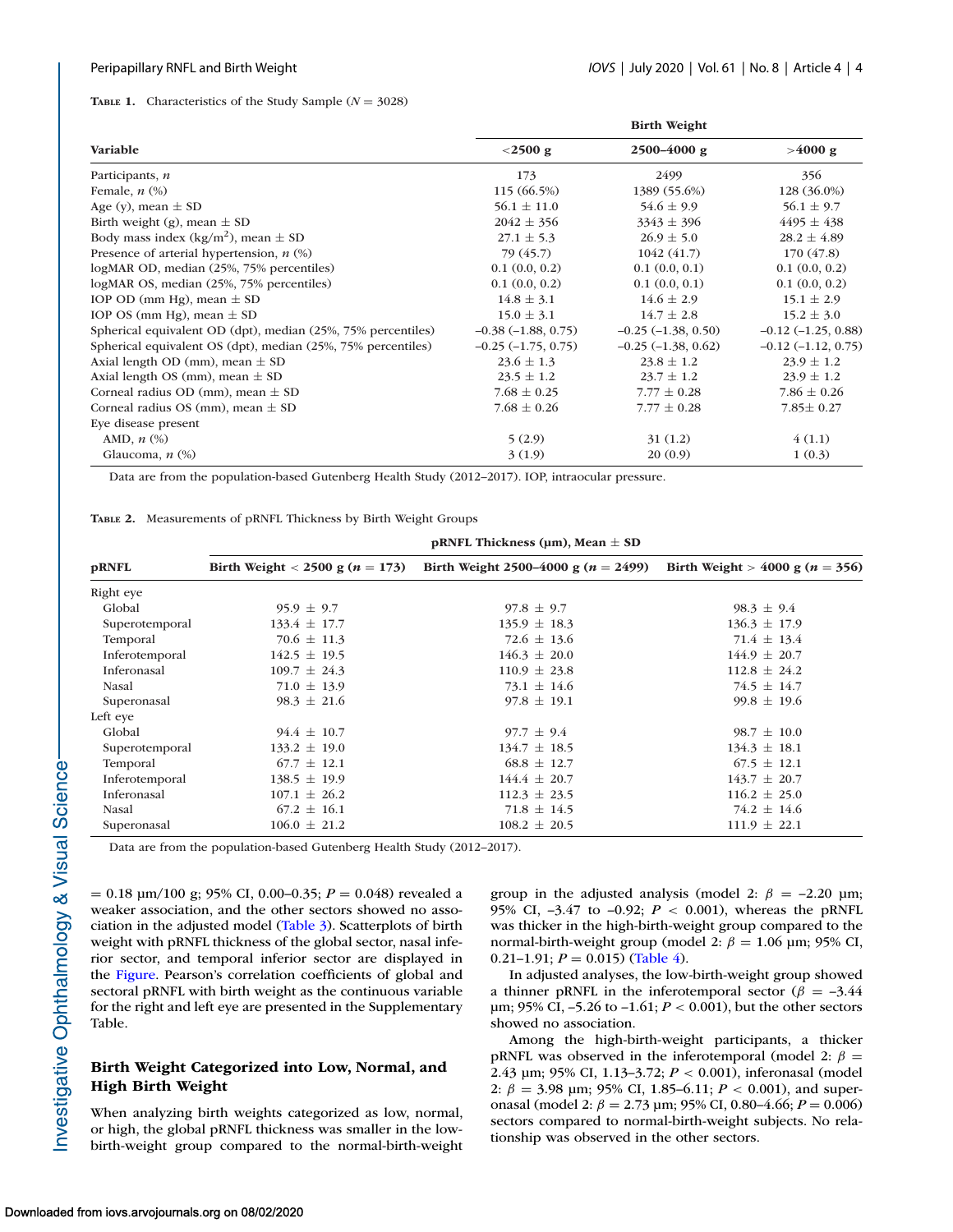<span id="page-4-0"></span>**TABLE 3.** Associations of Global and Sectoral pRNFLs with Birth Weight as Continuous Variable (*N* = 3028)

| <b>pRNFL</b>   | Model 1                     |            |       | Model 2 <sup>†</sup>    |                  |                 |  |
|----------------|-----------------------------|------------|-------|-------------------------|------------------|-----------------|--|
|                | $\beta$ (95% CI)            | P          | $R^2$ | $\beta$ (95% CI)        | $\boldsymbol{P}$ | $R^{2\ddagger}$ |  |
| Global         | 0.12(0.07, 0.17)            | < 0.001    | 0.006 | 0.13(0.08, 0.18)        | < 0.001          | 0.007           |  |
| Superotemporal | 0.12(0.04, 0.21)            | 0.005      | 0.002 | 0.09(0.01, 0.19)        | 0.024            | 0.001           |  |
| Temporal       | $0.00$ ( $-0.06$ , $0.06$ ) | $1.0\,$    | 0.000 | $-0.02$ $(-0.08, 0.04)$ | 0.469            | 0.000           |  |
| Inferotemporal | 0.19(0.12, 0.26)            | ${<}0.001$ | 0.007 | 0.22(0.15, 0.29)        | ${<}0.001$       | 0.008           |  |
| Inferonasal    | 0.22(0.10, 0.33)            | ${<}0.001$ | 0.003 | 0.28(0.17, 0.39)        | ${<}0.001$       | 0.005           |  |
| Nasal          | $0.14(-0.03, 0.31)$         | 0.11       | 0.001 | 0.18(0.00, 0.35)        | 0.048            | 0.001           |  |
| Superonasal    | 0.14(0.04, 0.24)            | 0.005      | 0.002 | 0.15(0.05, 0.25)        | 0.004            | 0.002           |  |

Data are from the population-based Gutenberg Health Study (2012–2017). Linear regression analysis using generalized estimating equations to control for correlations between right and left eyes was applied. \* Model 1 is crude model without adjustment.

† Model 2 is adjusted for sex, age, axial length, age-related macular degeneration, and glaucoma (ISGEO definition).

<sup>‡</sup> Change of  $R^2$  when including birth weight as an additional parameter in the multivariable model.

**TABLE 4.** Associations of Global and Sectorial pRNFL with Birth Weight Groups ( $N = 3028$ )

|                            | Model 1 <sup>*</sup>     |                          |                | Model $2^{\dagger}$      |                  |                 |
|----------------------------|--------------------------|--------------------------|----------------|--------------------------|------------------|-----------------|
| <b>pRNFL</b>               | $\beta$ (95% CI)         | $\boldsymbol{P}$         | R <sub>2</sub> | $\beta$ (95% CI)         | $\boldsymbol{P}$ | $R2^{\ddagger}$ |
| Global                     |                          |                          |                |                          |                  |                 |
| Birth weight $<$ 2500 g    | $-2.57$ $(-3.88, -1.25)$ | < 0.001                  |                | $-2.20$ $(-3.47, -0.92)$ | < 0.001          |                 |
| Birth weight 2500-4000 g   | Reference                |                          | 0.005          | Reference                |                  | 0.004           |
| Birth weight $>$ 4000 g    | $0.66(-0.20, 1.51)$      | 0.135                    |                | 1.06(0.21, 1.91)         | 0.015            |                 |
| Superotemporal             |                          |                          |                |                          |                  |                 |
| Birth weight $<$ 2500 g    | $-2.42(-4.71, -0.13)$    | 0.038                    |                | $-1.70$ $(-3.92, 0.51)$  | 0.13             |                 |
| Birth weight 2500-4000 g   | Reference                |                          | 0.001          | Reference                |                  | 0.000           |
| Birth weight $>$ 4000 g    | $-0.35$ $(-1.95, 1.25)$  | 0.668                    |                | $-0.17(-1.77, 1.43)$     | 0.83             |                 |
| Temporal                   |                          |                          |                |                          |                  |                 |
| Birth weight $<$ 2500 g    | $-0.90$ $(-2.40, 0.60)$  | 0.24                     |                | $-0.74$ $(-2.18, 0.71)$  | 0.318            |                 |
| Birth weight 2500-4000 g   | Reference                |                          | 0.001          | Reference                |                  | 0.001           |
| Birth weight $>$ 4000 g    | $-1.11$ $(-2.29, 0.07)$  | 0.064                    |                | $-1.11$ $(-2.23, 0.01)$  | 0.053            |                 |
| Inferotemporal             |                          |                          |                |                          |                  |                 |
| Birth weight $< 2500$ g    | $-3.63(-5.54, -1.73)$    | < 0.001                  |                | $-3.44 (-5.26, -1.61)$   | < 0.001          |                 |
| Birth weight 2500-4000 g   | Reference                |                          | 0.006          | Reference                |                  | 0.006           |
| Birth weight $>$ 4000 g    | 2.03(0.72, 3.33)         | 0.002                    |                | 2.43(1.13, 3.72)         | < 0.001          |                 |
| Inferonasal                |                          |                          |                |                          |                  |                 |
| Birth weight $< 2500$ g    | $-3.17(-6.39, 0.06)$     | 0.054                    |                | $-2.83(-5.92, 0.26)$     | 0.073            |                 |
| Birth weight 2500-4000 g   | Reference                | $\overline{\phantom{0}}$ | 0.003          | Reference                |                  | 0.004           |
| Birth weight $>$ 4000 g    | 2.92(0.71, 5.13)         | 0.010                    |                | 3.98(1.85, 6.11)         | < 0.001          |                 |
| Nasal                      |                          |                          |                |                          |                  |                 |
| Birth weight $<$ 2500 g    | $-4.38$ $(-9.16, 0.39)$  | 0.072                    |                | $-4.06$ $(-8.84, 0.72)$  | 0.096            |                 |
| Birth weight $2500-4000$ g | Reference                |                          | 0.001          | Reference                |                  | 0.001           |
| Birth weight $> 4000$ g    | $-0.22$ $(-3.69, 3.24)$  | 0.90                     |                | $0.61$ ( $-2.87, 4.08$ ) | 0.733            |                 |
| Superonasal                |                          |                          |                |                          |                  |                 |
| Birth weight $< 2500$ g    | $-1.42(-4.19, 1.34)$     | 0.314                    |                | $-0.95$ $(-3.64, 1.75)$  | 0.49             |                 |
| Birth weight 2500-4000 g   | Reference                |                          | 0.002          | Reference                |                  | 0.002           |
| Birth weight $>$ 4000 g    | 2.45(0.55, 4.36)         | 0.012                    |                | 2.73(0.80, 4.66)         | 0.006            |                 |

Data are from the population-based Gutenberg Health Study (2012–2017). Linear regression analysis using generalized estimating equations to control for correlations between right and left eyes. \* Model 1 is crude model without adjustment.

† Model 2 is adjusted for sex, age, axial length, age-related macular degeneration, and glaucoma (ISGEO definition).

<sup>‡</sup> Change of  $R^2$  when including birth weight as an additional parameter in the multivariable model.

# **Sensitivity Analyses**

Equal proportions of subjects in each group revealed comparable results. Similar associations were observed when study participants with birth weights < 1000 g or > 6000 g were included, as well, and when analyzing subjects with an axial length of 23.00 to 24.4 mm.

#### **DISCUSSION**

In this study, low birth weight was associated with a thinner pRNFL in adulthood. These results provide new insights into the long-term effects of low birth weight on optic nerve morphology, indicating that pre- and perinatal growth restrictions are connected to altered optic nerve morphology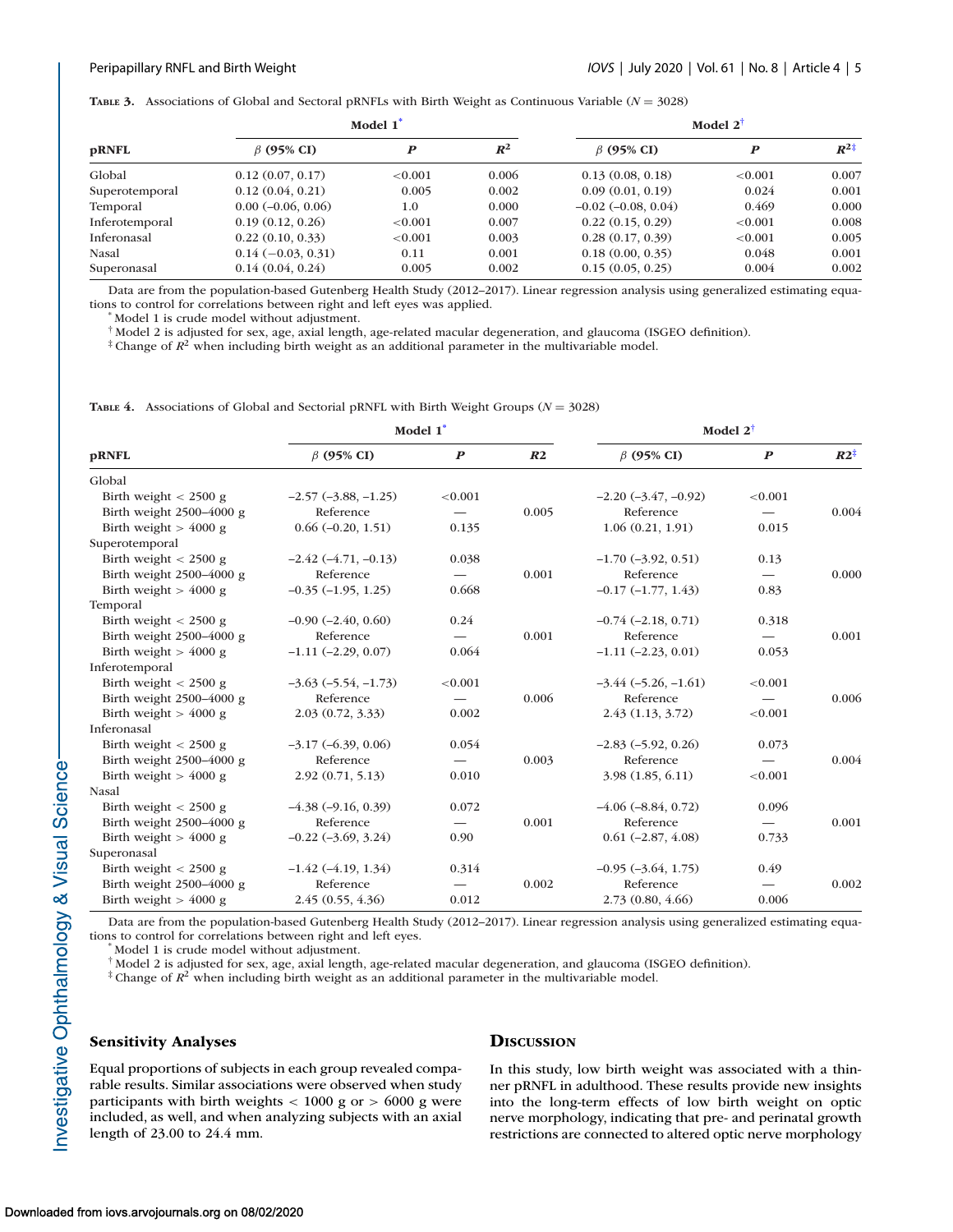<span id="page-5-0"></span>

**FIGURE.** Scatterplot of birth weight with pRNFL thickness of the (**A**) global sector, (**B**) nasal inferior sector, and (**C**) temporal inferior sector in the Gutenberg Health Study (*N* = 3028). Participants with lower birth weights showed a thinner pRNFL in the global measurement and in the nasal inferior and temporal inferior sectors.

beyond childhood and adolescence, with particular impact on the inferior part of the optic disc. This may be of clinical relevance, as early signs of glaucoma include an alteration of the ISNT (inferior  $\geq$  superior  $\geq$  nasal  $\geq$  temporal) rule,<sup>28</sup> and low birth weight might be linked to optic neuropathies such as glaucoma.

Our results are in line with previous reports on former preterm and/or low-birth-weight infants<sup>7,9,10,[12,13](#page-7-0)</sup> and expand previous knowledge into adulthood. The Wiesbaden Prematurity Study found that a thinner pRNFL was related to low birth weight and low gestational age, whereas ROP was linked to isolated thickening of the temporal sector. The authors concluded that the more preterm the infants, the greater the alteration in the pRNFL. $^{10}$ 

However, other authors have observed that the pRNFL is thinner even in former late-preterm<sup>29</sup> and full-term<sup>30</sup> infants when they had a birth weight below the 10th percentile, which agrees with the data of Pueyo et al.<sup>11</sup> Akerblom et  $al.<sup>31</sup>$  and colleagues also demonstrated that low birth weight was linked to a thinner pRNFL in a sample of former preterm infants.

In a large population-based study of 1323 children 11 to 12 years of age (Copenhagen Child Cohort 2000 Eye Study), the pRNFL was 3.5 μm thinner in low-birth-weight children  $\left($  <2500 g) compared to normal-birth-weight children ( $\geq$ 2500  $g$ ),<sup>7</sup> a finding comparable to the pRNFL differences found in the present study.

In agreement with the data of Ashina et al., $\overline{7}$  we observed a correlation of higher birth weight with thicker pRNFL in the superonasal, inferonasal, and inferotemporal sectors. However, it is still unclear whether higher pRNFL thickness has a protective effect against nerve diseases involving the optic nerve head, such as glaucoma, as well as retinal ganglion cell loss with resulting visual field defects.

Pueyo et al.<sup>11</sup> hypothesized that possible causes for a thinner pRNFL in former preterm subjects may be postnatal hypoxic events leading, via different pathways, to neuronal apoptosis in ganglion cells and inner nuclear layers. In addition, an association of intraventricular hemorrhage with optic nerve head morphology was observed in an earlier report, $32$  which could also contribute to pRNFL alterations, particularly in low-birth-weight individuals with an increased risk for such adverse cerebral events.

Our findings might have relevance for both children and adults. Rothman et al. $6$  observed that a thinner pRNFL in former preterm low-birth-weight infants is connected with altered brain structure and impaired neurologic development. Other studies reported an association of pRNFL damage with reduced visual acuity<sup>10</sup> and impaired neurodevelopmental outcome $33$  in former low-birth-weight individuals. To our knowledge, no data exist regarding whether these associations are long lasting and persist into adulthood. Our study offers a first hint that the pRNFL is altered in adulthood due to low birth weight. Furthermore, our finding of a thinner pRNFL, particularly in the inferior sector, may be relevant, as in glaucoma patients pRNFL changes manifest in the inferior sectors first<sup> $34$ </sup> with a conspicuous ISNT rule, $35$  leading to initial superior Bjerrum scotoma. $36$  Additionally, progression of glaucoma is most frequently located in the inferotemporal sector of the pRNFL, $34$  and pRNFL thinning is linked to several optic neuropathies.  $34,37-39$  Consequently, low birth weight may be a previously unknown risk factor, among others, predisposing for these diseases, including glaucoma. This suggestion should be explored further to identify fetal origins of important adult eye diseases. However, it has to be mentioned that our statistical model explained only small amounts of the variance in the pRNFL  $(R^2 = 0.007$ , weak association), and it is unclear whether our findings have a clinical impact or whether the changes we observed are of only subclinical importance.

#### **Strengths and Limitations**

Forty-four percent of the study participants did not provide self-reported birth weight data. Participants with missing birth weight information were generally younger and more often female. When participants with self-reported birth weight data were compared to participants without birth weight data, only small differences were observed in ocular parameters after adjusting for sex and age. Consequently, we assume that our results can be generalized to the underlying German population.

A major restriction is that self-reported birth weight data could not be validated by reviewing birth records. To ensure the validity of the self-reported birth weight data, every subject was requested to look for documented birth weight data in their personal records or family albums; however, it has to be considered that birth weight data may be limited, and misclassification cannot be excluded. An earlier Australian twin study found a high reliability between selfreported and documented birth weight data in birth records, with an intraclass correlation coefficient of 0.978 (95% CI, 0.972–0.982). $^{40}$  In addition, the distribution of the participants' birth weight data was comparable to that of governmental data from the German Federal Statistical Office for the early 1970s, as reported earlier.<sup>16,26</sup>

We do not have any information about gestational age and postnatal ROP occurrence and ROP treatment, which would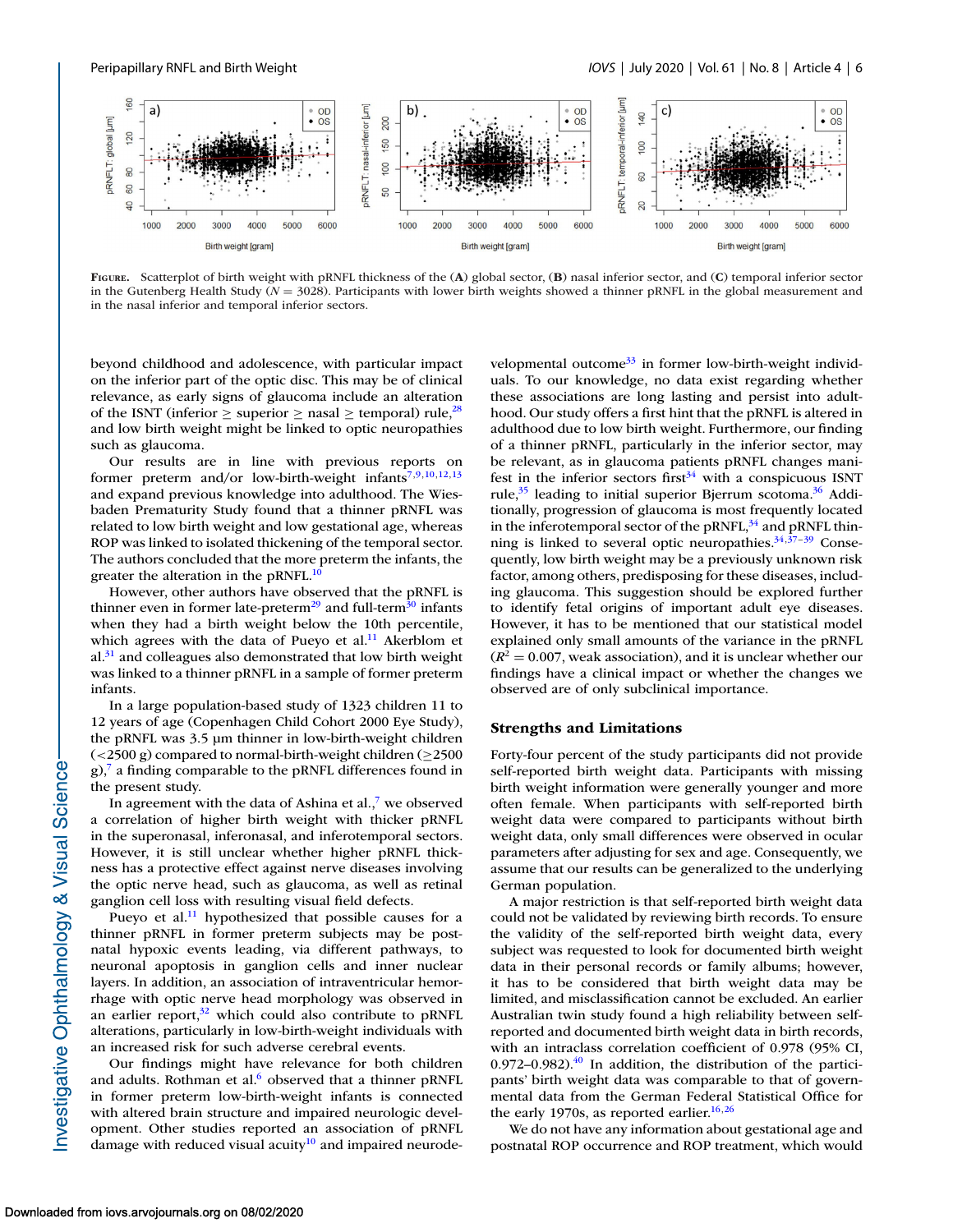<span id="page-6-0"></span>allow further stratification of the analyses. Previous studies in children have particularly recruited former extreme-lowbirth-weight infants,<sup>10</sup> which is in contrast to the populationbased approach of the GHS study. As a result, our data reflect the influence of low birth weight on the pRNFL in the general population, rather than the effect of prematurity, which may differ from our findings. Analyses of our model fits show that only a small amount of the pRNFL variation can be explained by our statistical models, including birth weight data. Furthermore, the disproportionality in subjects among the birth weight groups could lead to a distortion, so we performed sensitivity analyses.

Strengths of the study are the population-based design and the large sample size. In addition, study investigators were blinded to birth weight data, and examinations were carried out with strict standard operating procedures.

# **Summary**

In summary, our results highlight the long-term effects of low birth weight on optic nerve morphology beyond childhood, indicating that low birth weight is a risk factor for a thinner pRNFL in adulthood. Our results suggest that adult pRNFL morphology has its origin in early life; thus, there is the possibility that low birth weight may predispose for optic neuropathies accompanied by pRNFL alteration.

# *Acknowledgments*

The authors thank all of the study participants for their willingness to provide data for this research project, and the authors are also indebted to all coworkers for their enthusiastic commitment.

The Gutenberg Health Study is funded by the government of Rhineland-Palatinate (Stiftung Rheinland-Pfalz für Innovation, contract AZ 961-386261/733); by the research programs Wissen schafft Zukunft and Center for Translational Vascular Biology of the Johannes Gutenberg University of Mainz; and by a contract with Boehringer Ingelheim and Philips Medical Systems, including an unrestricted grant for the Gutenberg Health Study.

Boehringer Ingelheim, Philips Medical Systems, and Novartis Pharma provided funding toward this study. There are no patents, products in development, or marketed products to declare. This does not alter the authors' adherence to all of the journal policies on sharing data and materials. The funders had no role in the study design, data collection and analysis, decision to publish, or preparation of the manuscript. A.F., S.N., M.S.U., T.M., P.S.W., M.B., K.L., E.H., N.P., and A.K.S. conceived of and designed the study; A.F., S.N., M.S.U., and A.K.S. analyzed the data; A.F. wrote the paper; S.N., M.S.U., T.M., P.S.W., M.E.B., K.J.L., E.H., N.P., and A.K.S. critically revised the manuscript; and all authors read and approved the final manuscript. A.K.S. and P.S.W. had full access to all of the data in the study and take responsibility for the integrity of the data and the accuracy of the data analysis. Statistical analyses were performed by A.K.S.

This analysis presents clinical data regarding a large-scale, population-based cohort with ongoing follow-up examinations. This project represents a major scientific effort that maintained high methodological standards and followed detailed guidelines for analysis and publication to ensure sound scientific analyses at the highest level. The data are not available to the scientific community outside the established and controlled workflows and algorithms. To meet the general principle of verification and reproducibility of scientific findings, we offer access to our data through a local database at any time upon request, in accordance with the ethics vote. The GHS steering committee, which includes a member of each involved department and the coordinating principal investigator of the Gutenberg Health Study (P.S.W.), convenes once a month. The steering committee decides on internal and external access by researchers and use of the data and biomaterials based on a research proposals supplied by the researchers. Interested researchers can make their requests to the coordinating PI of the Gutenberg Health Study (philipp.wild@unimedizin-mainz.de). More detailed contact information is available at the homepage of the GHS [\(www.gutenberghealthstudy.org\)](http://www.gutenberghealthstudy.org).

Disclosure: **A. Fieß**, None; **S. Nickels**, Heidelberg Engineering (F); **M.S. Urschitz**, None; **T. Münzel**, None; **P.S. Wild**, Federal Ministry of Education and Research (R), German Center for Cardiovascular Research (F); **M.E. Beutel**, Pfizer Deutschland GmbH (F), Shire Deutschland GmbH (F), government of Rhineland-Palatinate (R), government of Nordrhein-Westfalen (R), German Association of Psychoanalysis and Psychotherapy (R), German Research Foundation (R), German Ministry of Research (R), German Cancer Aid (R), European Union (R); **K.J. Lackner**, None; **E.M. Hoffmann**, None; **N. Pfeiffer**, Novartis (F), Ivantis (F), Santen (F), Thea (F), Boehringer Ingelheim Deutschland GmbH & Co. KG (F), Alcon (F), Sanoculis (F); **A.K. Schuster**, Stiftung Auge (R), Deutsche Ophthalmologische Gesellschaft (F), Berufsverband der Augenärzte Deutschlands e.V. (F), Bayer Vital (F), Novartis (F), Heidelberg Engineering (F), Allergen (F), PlusOptix (F)

# *References*

- 1. Paxinos G, Mai J. *The Human Nervous System*, 2nd ed. Amsterdam: Elsevier; 2004:95–110.
- 2. Malik S, Vinukonda G, Vose LR, et al. Neurogenesis continues in the third trimester of pregnancy and is suppressed by premature birth. *J Neurosci*. 2013;33:411–423.
- 3. Inder TE, Warfield SK, Wang H, Huppi PS, Volpe JJ. Abnormal cerebral structure is present at term in premature infants. *Pediatrics*. 2005;115:286–294.
- 4. Thompson DK, Inder TE, Faggian N, et al. Corpus callosum alterations in very preterm infants: perinatal correlates and 2 year neurodevelopmental outcomes. *NeuroImage*. 2012;59:3571–3581.
- 5. Jacobson L, Ek U, Fernell E, Flodmark O, Broberger U. Visual impairment in preterm children with periventricular leukomalacia–visual, cognitive and neuropaediatric characteristics related to cerebral imaging. *Dev Med Child Neurol*. 1996;38:724–735.
- 6. Rothman AL, Sevilla MB, Mangalesh S, et al. Thinner retinal nerve fiber layer in very preterm versus term infants and relationship to brain anatomy and neurodevelopment. *Am J Ophthalmol*. 2015;160:1296–1308.e1292.
- 7. Ashina H, Li XQ, Olsen EM, Skovgaard AM, Larsen M, Munch IC. Association of maternal smoking during pregnancy and birth weight with retinal nerve fiber layer thickness in children aged 11 or 12 years: the Copenhagen Child Cohort 2000 Eye Study. *JAMA Ophthalmol*. 2017;135:331–337.
- 8. Blencowe H, Cousens S, Jassir FB, et al. National, regional, and worldwide estimates of stillbirth rates in 2015, with trends from 2000: a systematic analysis. *Lancet Glob Health*. 2016;4:e98–e108.
- 9. Tariq YM, Pai A, Li H, et al. Association of birth parameters with OCT measured macular and retinal nerve fiber layer thickness. *Invest Ophthalmol Vis Sci*. 2011;52:1709–1715.
- 10. Fieß A, Christian L, Janz J, et al. Functional analysis and associated factors of the peripapillary retinal nerve fibre layer in former preterm and full-term infants. *Br J Ophthalmol*. 2017;101:1405–1411.